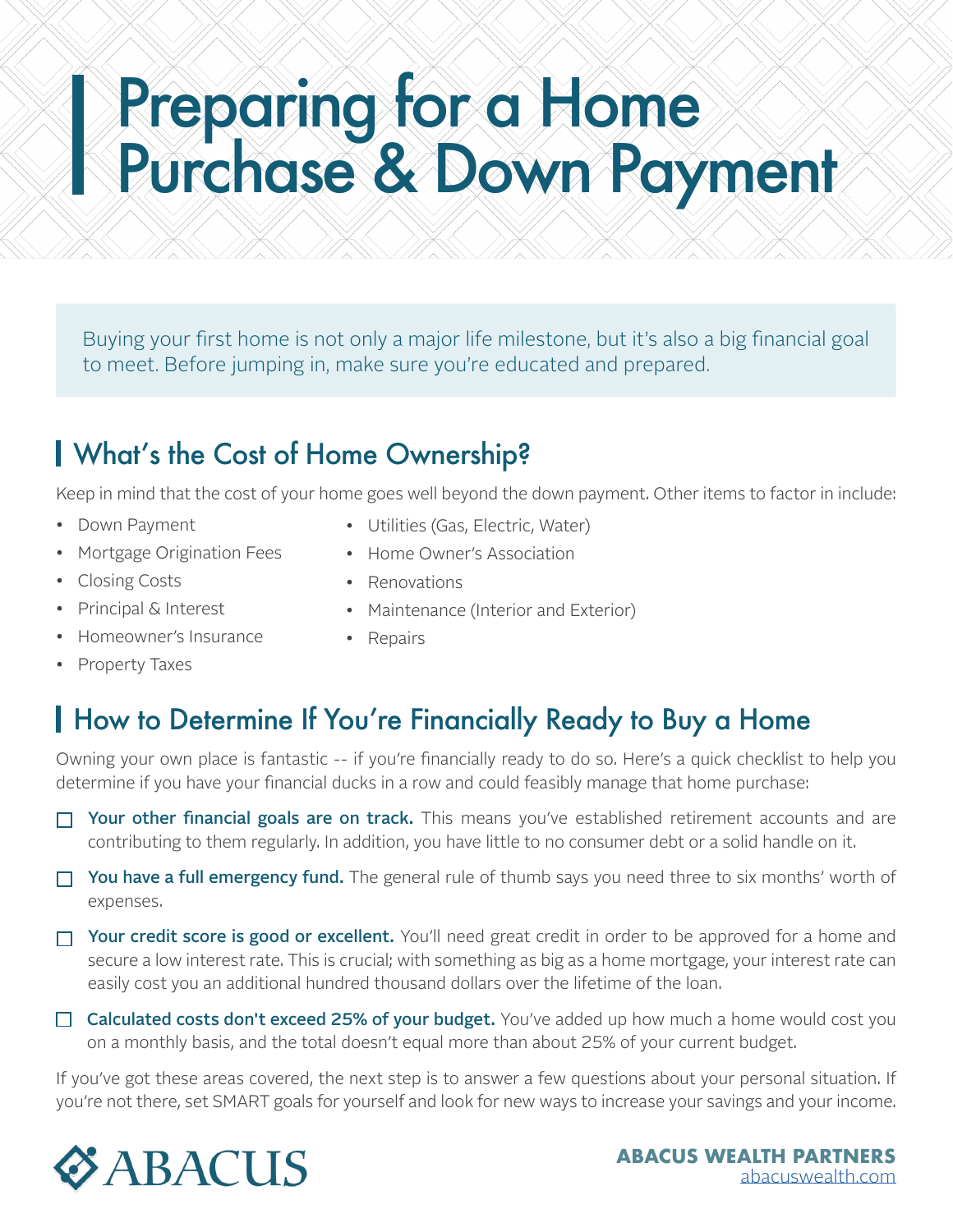#### Questions to Ask Before the Hunt

Once your finances are in order, you need to ask yourself the following questions before house hunting:

- $\Box$  Do we know where we'd like to live for the next 5 years? Buying and selling a property within five years is typically a losing proposition. The home hasn't had enough time to increase in value.
- $\Box$  Do we have job security? It's difficult to say you're 100% certain your position at work isn't going anywhere -- but if your work is highly unstable, that might be a red flag. Don't get into a home you can only afford if you always make your current income or more.
- $\Box$  Do we have a down payment? You need to have an appropriate amount of cash available to put down on any property you want to buy.

You should have at least 20% of the home's purchase price saved for the down payment. Any less and you'll likely be paying PMI, which is private mortgage insurance, and it's designed to protect the lender in case the borrower defaults on their loan.

### **How to Start Saving Up for a Down Payment**

If you've made it to the point of saving for a down payment, you know that 20% of a home's purchase price is a big number. If you're ready to start building your first home fund, try one of these strategies for saving up a home down payment:

- $\Box$  Establish a special savings fund: This is a big goal you're working toward, and it deserves its own savings account. Look for a savings account at a credit union or online bank that offers at least 1% of interest.
- $\Box$  Slash unnecessary expenses and save instead of spend: Are you currently enjoying any little luxuries that you don't really need? Maybe you're paying \$100 (or more) for a nice gym membership -- but there's a bare bones gym down the road that works just as well and only charges \$20 per month. Or maybe you've been enjoying trips to your local Whole Foods, when you could save by making the switch to the Kroger down the street.
- $\Box$  Look for little swaps like these: Swap expensive habits for cheaper alternatives, such as dining out to lunch instead of dinner, working out at home instead of at the gym, etc. Track new habits to determine extra funds on hand and transfer those savings to your home down payment fund.
- $\Box$  Create a budget and make room for savings: If you don't already use one, establish a budget that includes your monthly down payment savings and stick to it each month. This makes it easy for you to track — and cut — discretionary expenses so you can save more.
- $\Box$  Hang on to extra money: Whenever you receive extra cash, make it a rule to put 80% into your savings and spend 20%.
- **Find ways to increase your income:** If you want to pick up the pace on saving, look into working overtime, negotiating a raise, or establish your own side hustle and earn extra money in your spare time, outside of your day job.

#### **ABACUS WEALTH PARTNERS** [abacuswealth.com](http://www.abacuswealth.com)